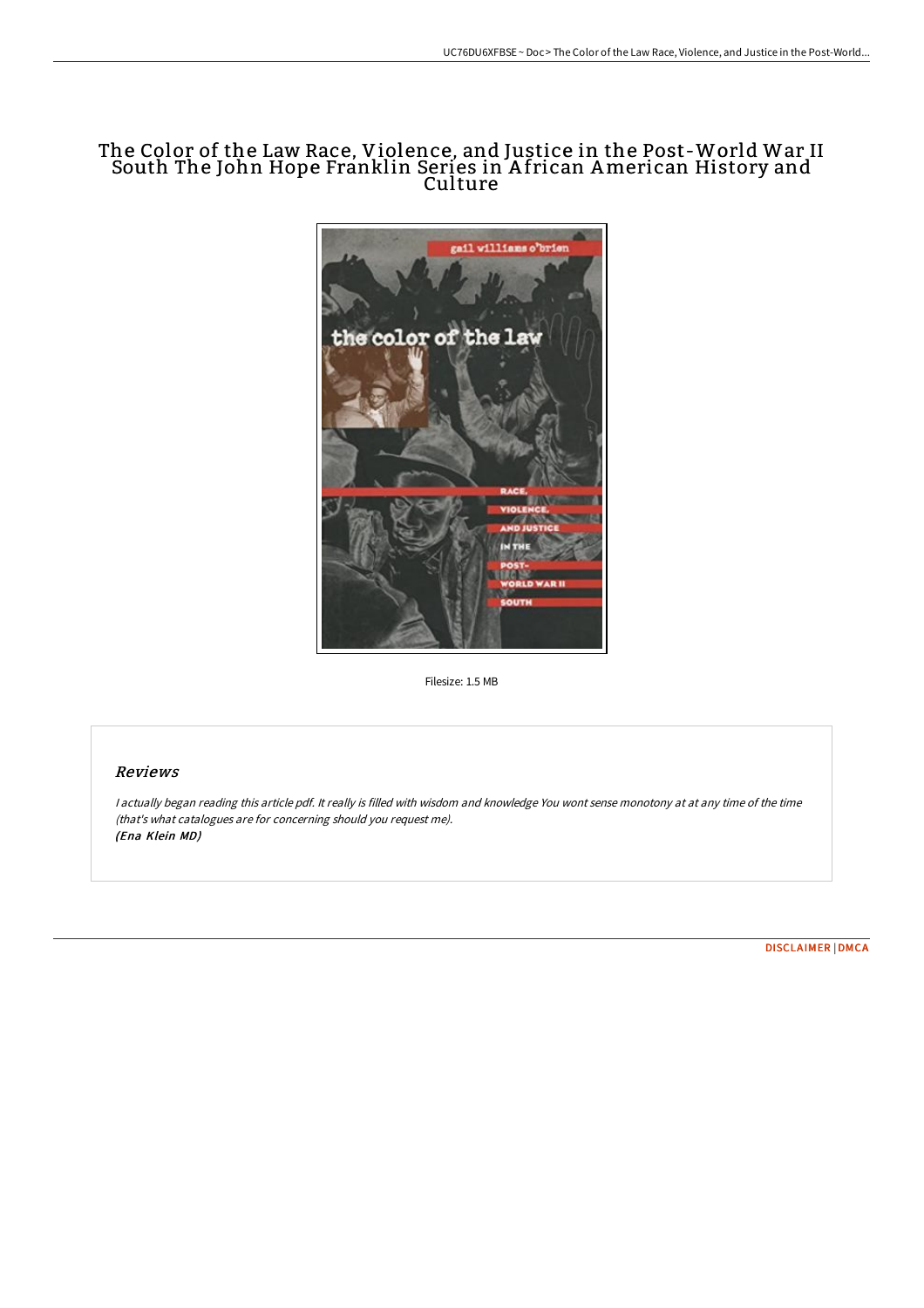### THE COLOR OF THE LAW RACE, VIOLENCE, AND JUSTICE IN THE POST-WORLD WAR II SOUTH THE JOHN HOPE FRANKLIN SERIES IN AFRICAN AMERICAN HISTORY AND CULTURE



To download The Color of the Law Race, Violence, and Justice in the Post-World War II South The John Hope Franklin Series in African American History and Culture PDF, make sure you refer to the button listed below and download the document or get access to additional information which might be relevant to THE COLOR OF THE LAW RACE, VIOLENCE, AND JUSTICE IN THE POST-WORLD WAR II SOUTH THE JOHN HOPE FRANKLIN SERIES IN AFRICAN AMERICAN HISTORY AND CULTURE book.

The University of North Carolina Press. Paperback. Condition: New. 352 pages. Dimensions: 9.2in. x 6.2in. x 0.9in.On February 25, 1946, African Americans in Columbia, Tennessee, averted the lynching of James Stephenson, a nineteen-year-old, black Navy veteran accused of attacking a white radio repairman at a local department store. That night, after Stephenson was safely out of town, four of Columbias police officers were shot and wounded when they tried to enter the towns black business district. The next morning, the Tennessee Highway Patrol invaded the district, wrecking establishments and beating men as they arrested them. By days end, more than one hundred African Americans had been jailed. Two days later, highway patrolmen killed two of the arrestees while they were awaiting release from jail. Drawing on oral interviews and a rich array of written sources, Gail Williams OBrien tells the dramatic story of the Columbia race riot, the national attention it drew, and its surprising legal aftermath. In the process, she illuminates the effects of World War II on race relations and the criminal justice system in the United States. OBrien argues that the Columbia events are emblematic of a nationwide shift during the 1940s from mob violence against African Americans to increased confrontations between blacks and the police and courts. As such, they reveal the history behind such contemporary conflicts as the Rodney King and O. J. Simpson cases. This item ships from multiple locations. Your book may arrive from Roseburg,OR, La Vergne,TN. Paperback.

Read The Color of the Law Race, Violence, and Justice in the [Post-World](http://techno-pub.tech/the-color-of-the-law-race-violence-and-justice-i.html) War II South The John Hope Franklin Series in African American History and Culture Online

Download PDF The Color of the Law Race, Violence, and Justice in the [Post-World](http://techno-pub.tech/the-color-of-the-law-race-violence-and-justice-i.html) War II South The John Hope Franklin Series in African American History and Culture